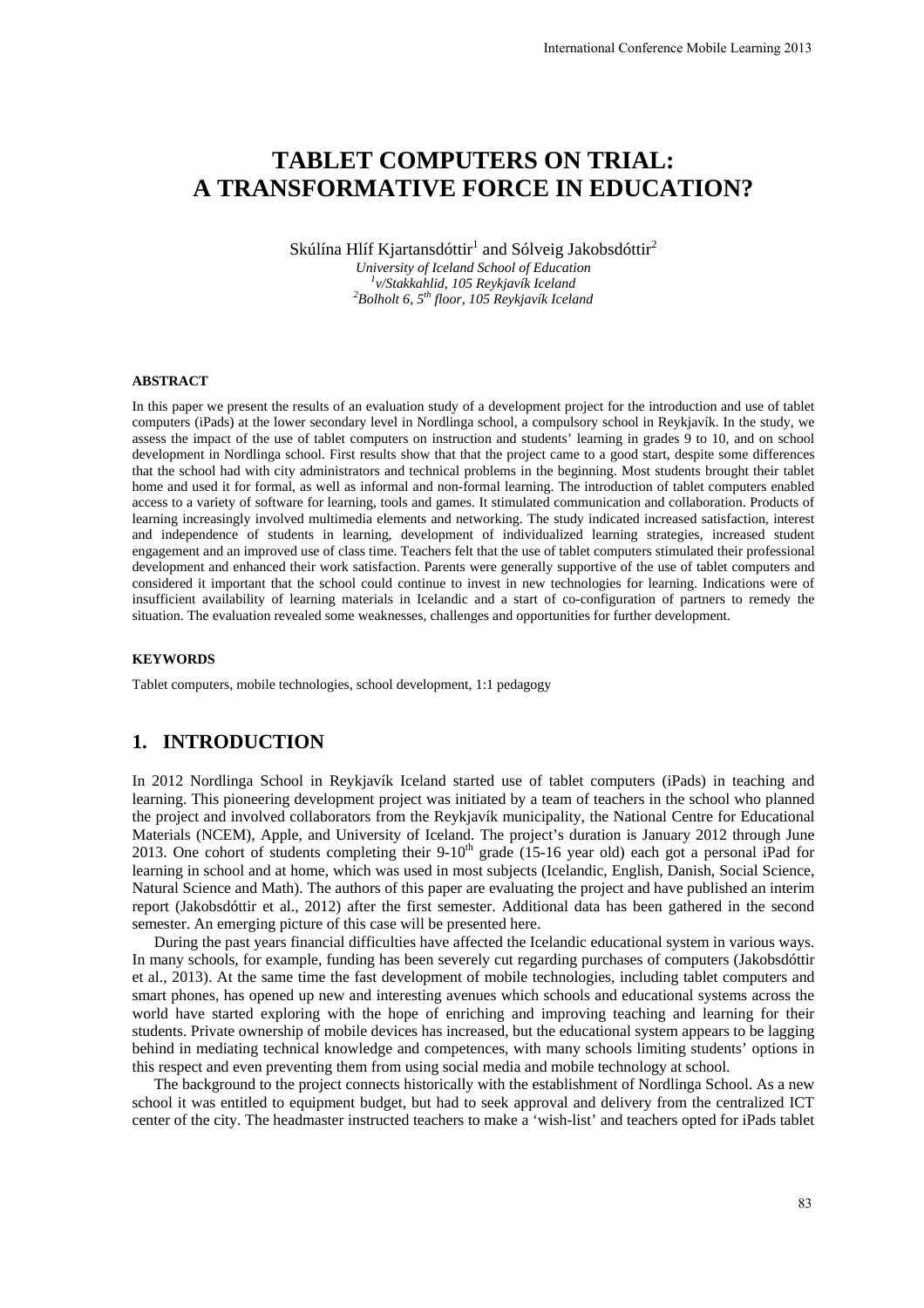computers introduction in the 9th grade, to be assessed in 2 years time, when the students would complete their compulsory education. The City of Reykjavík rejected the request and this delayed the start of the project. The schoolmaster gave it full support, as did Apple and other partners that showed an interest in the project. The teachers' vision was based on the school curriculum 'to provide every individual with learning conditions, so that he or she may, on their own terms, develop and thrive, and graduate from the compulsory school as an independent, strong, but not least, a happy individual' (Norðlingaskóli, 2012b). The teachers had already experimented with making digital learning materials and sound books, with the intention to make learning more interactive and individualized, in accordance with student needs. To counteract the rejection from the city center teachers blogged about the problem (Pétursson, 2011), this along with headmaster's support seemed to turn the tide, as Apple consequently decided to loan a few iPads to teachers and the NCEM offered to provide learning materials as PDFs. The city and its IT Centre then decided to come aboard and provide their expertise in digital technologies and system management. The school later purchased the tablets for the project. The University of Iceland – School of Education was consequently invited to join as a research partner. A formal agreement was made for a three-semester collaboration.

#### **2. THEORETICAL FRAMEWORK**

Improved access to the Internet, learning materials and information has gone hand in hand with increased availability of new technologies and this has encouraged a steady development in blended learning, where net-teaching and face-to-face teaching is interwoven. A recent report gives an overview of several teaching models that have been evolved in USA at the primary and secondary levels (Staker, 2011) and it indicates a rapid development in mobile learning with digital equipment. Bonk predicted that an increased emphasis will also be put on production of content for these devices, piping for the content, and school culture that emphasizes participatory learning (Bonk, 2009). Initiatives of co-design of learning materials (Jenkins, 2012) and sharing of open content (OER Commons, 2012) is now an open path for educators to follow, in open learning networks (Rudd et al., 2006) where participants cooperate on creation of new meaning and knowledge. Recent developments in mobile and distance learning have caused a blur of the boundaries of learning in and out of school. Siurala (2006) has distinguished between formal education, informal learning and non-formal learning:

**Formal education**: institution-based, structured, hierarchically and chronologically graded, teacher/trainer-centered education which emphasizes objectivity of knowledge, memorizing and aims at certification.

**Informal learning**: learning in everyday life, which does not aim at certification but where a diversity of actors each with their own intentions imposes meanings on the learner.

**Non-formal learning**: learner-centered and practice-based learning process which emphasizes intrinsic motivation, social context of learning, and the usefulness of knowledge, and aims at identity growth, social change and integration into society. Learning is voluntary, involves conscious educational aims and may be credited. (Siurala, 2006).

The informal learning happens daily without any specific objectives, but the non-formal learning is being initiated by the learner and is driven be inner motivation, with objectives set by the individual. Blurring of boundaries in learning (formal, informal or non-formal) may enable individuals to reach out, disseminate his/her experience, knowledge or skill and to learn from others. The term participatory learning 'involves exploring information and concepts within a community of learners who all engage in making and discussing through enquiry'... 'Sharing knowledge from aspects of their lives'... making the discussion more meaningful and relevant (Jenkins, 2012). Learning environments are increasingly characterized by participatory, interactive practices (Kumpulainen et al., 2010).

Collaborative approaches take on different forms and are described in terms like, interagency, multiagency or partnerships (Lloyd et al., 2001). Loyd et al. describe different levels of collaboration further:

**Interagency working**: more than one agency working together in a planned and formal way, rather than simply through informal networking (although the latter may support and develop the former). This can be at strategic or operational level.

**Multiagency working**: more than one agency working with a client but not necessarily jointly.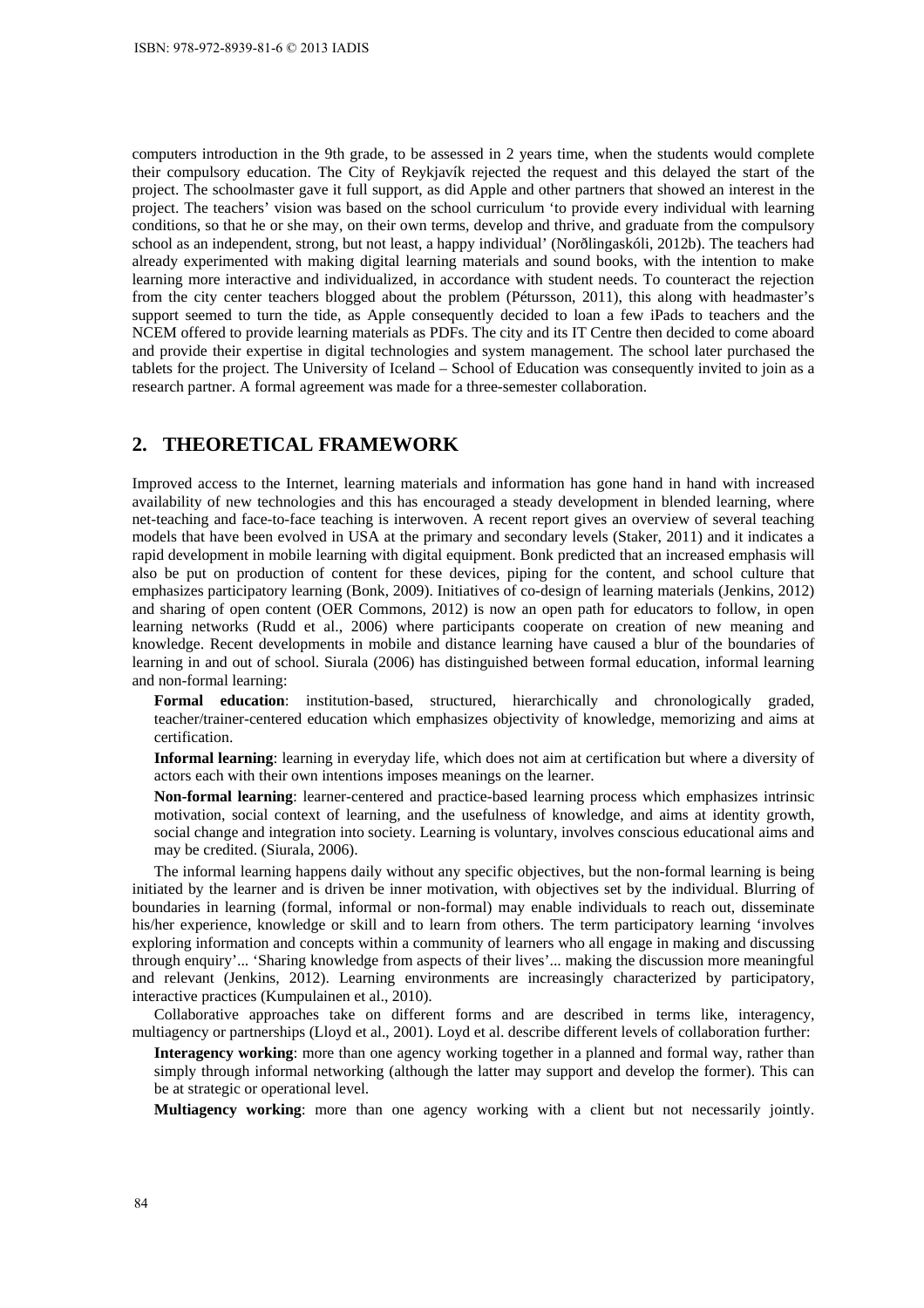Multiagency working may be prompted by joint planning or simply be a form of replication, resulting from a lack of proper interagency co-ordination. As with interagency operation, it may be concurrent or sequential. In actuality, the terms 'interagency' and 'multiagency' (in its planned sense) are often used interchangeably.

**Joined-up working**, policy or thinking refers to deliberately conceptualized and coordinated planning, which takes account of multiple policies and varying agency practices. (Lloyd et al., 2001).

In the case of Nordlinga school the formal contract entered into signals the arrangement of interagency working, both on a strategic and operational level. Warmington et al (2004) term this collaboration as coconfiguration: 'a form of work oriented towards the production of intelligent, adaptive services, wherein ongoing customization of services is achieved through dynamic, reciprocal relationships between providers and clients. For resolving tasks crossing of boundaries are often necessary, as are changes to structures or removal of hindrances that impede development. Lloyd et al. quote recommendations of a 'Making it happen action team' on ways of overcoming professional, organizational and cultural barriers and identify three types of barriers:

**Structural and functional barriers** – fragmentation of public services because of range of organizations involved in their delivery; agencies structured around the services to be delivered rather than the areas or groups served.

**Process barriers** – inflexibilities caused by the financial procedures of agencies; the processes of some central government funding which encourages short-termism and forced partnerships.

**Cultural barriers** – each profession, each organization can have their own way of doing things and their own sometimes ill-informed views of the other organization and professions with which they deal.

The interagency working can contribute to building quality study environments, but barriers can easily impede or prevent development towards this aim. In the case of the Nordlinga school project the balance between interagency working efforts and barriers confronted will impact the quality and results of the coconfiguration.

# **3. METHOD**

In this evaluation study, data were gathered with quantitative and qualitative method. Participants included: Students in one whole cohort. There were 20 girls and 9 boys in the first semester (spring 2012) of the project and 21 girl and 9 boys the following year. There were also teachers and support staff (grade 8 to 10). In the first semester 4 men and 4 women, and the same core group with some changes the following semester (fall 2012). Of the eight there were six teachers teaching Icelandic, math, English, social studies and science, but teachers of art, crafts and sports for this cohort did not take part in the first phase. The teachers were in the age group 26-45 years, most of them with teaching experience of 4-6 years and ICT experience of 1-6 years. In addition, representatives of the collaborating institutes and companies (two from NCEM, one from Apple, three from the Reykjavík municipality) participated in the study. Table 1 gives an overview of the methods used to gather data for the evaluation study. Six graduate students assisted in the data gathering and analysis. A research and evaluation of apps was carried out in march/April 2012 during the first semester, using the Walker-Schrock rubric (Schrock and Walker, 2011) and again during the second semester, in November. International Conference Mobile Learning 2013<br>
simply be a form of replication, resulting<br>
ragency operation, it may be concurrent of<br>
ency' (in its planned sense) are often use<br>
conceptualized and coordinated planning<br>
co

Initially, teachers and students confronted some minor technological hindrances (firewall, wireless connection, saving of data) that were quickly resolved. Teachers managed the systems of communication and used Gmail and Facebook to organize communication with students and parents, but the content produced on the tablet computers was not saved on the city's systems. Instead the school made use of the iCloud and took charge of arrangements of learning materials and student project work. Care was taken to introduce the computers and teaching plan to both students and parents, whose majority supported the project from the start. Teachers also created a separate Facebook group and a website to be able to inform those interested regularly about the project and to disseminate their experience and new ideas (Pétursson and Gudmundsdóttir, 2012). The ICT Centre's management chose low spec iPads that did not have possibilities of a 3G connection, without consideration to future use and school policies. The decision was taken, it seemed, without much consideration to school policy or students and teachers' needs.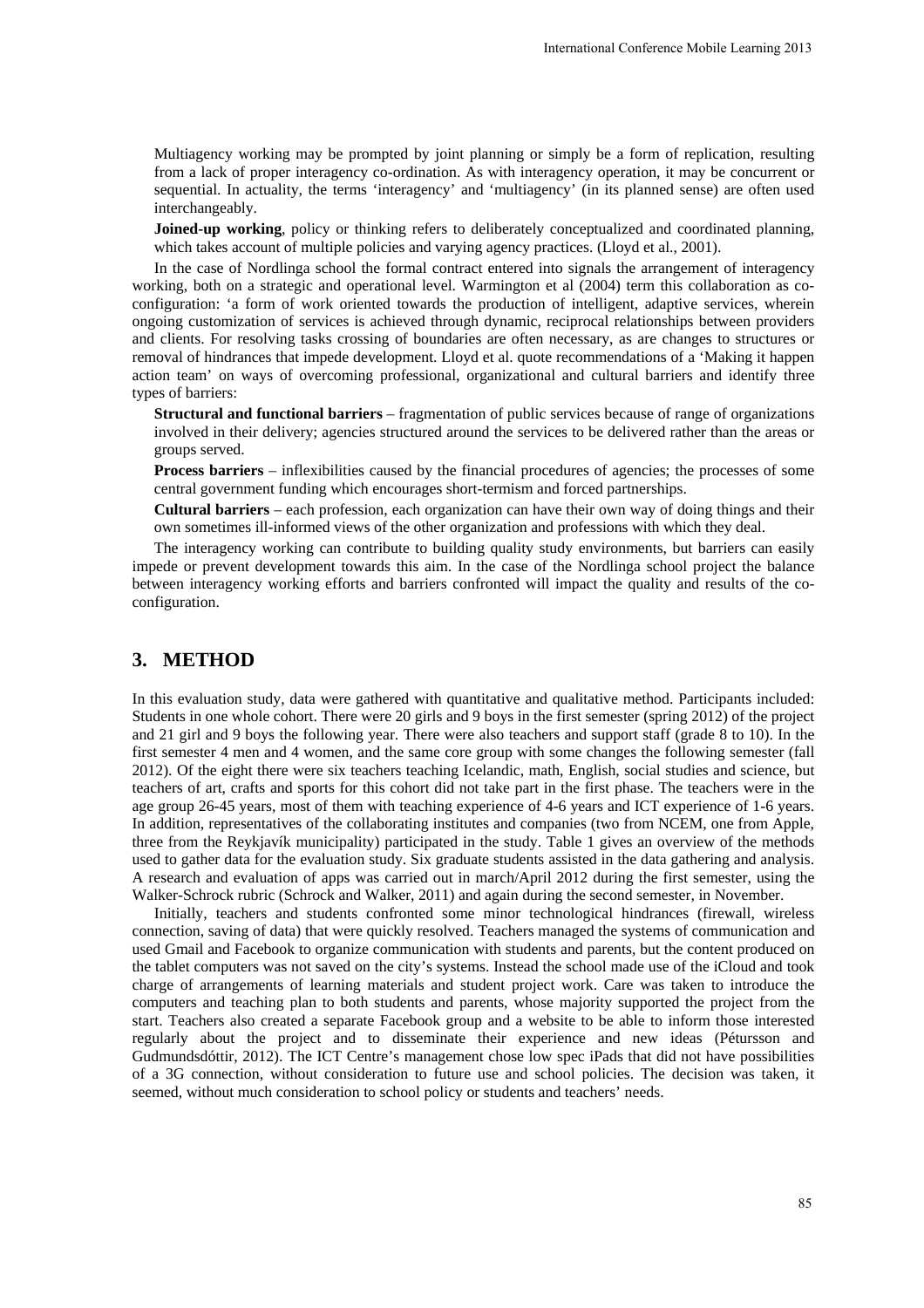| Semester                      | <b>Months</b> | Participants                                                                          | Method                                                                             |
|-------------------------------|---------------|---------------------------------------------------------------------------------------|------------------------------------------------------------------------------------|
|                               | March         | 29 students                                                                           | Nine group interviews                                                              |
|                               | April         |                                                                                       | (2-4 students per group, girls and boys separately)                                |
|                               | April         | 6 Teachers (subjects).                                                                | One group interview                                                                |
|                               | April         | Head teacher, special ed. teacher                                                     | Two individual interviews                                                          |
|                               | April         | All students and teachers                                                             | Two observations, school visits with video recordings                              |
|                               | April         | Students (10 students 33%)                                                            | Software (apps) survey and evaluation                                              |
|                               | May-June      | 6 Representatives from three<br>collaborating parties (Reykjavík,<br>Apple, and NCEM) | One interview per institute/company involving one to<br>three persons              |
|                               | June          | Parents, students and teachers*                                                       | Surveys based on EUN (European Schoolnet, 2012)                                    |
| $\mathfrak{D}_{\mathfrak{p}}$ | November      | 30 students                                                                           | 30 individual interviews with video recordings and<br>photographs (screen shots)   |
|                               |               | All students and teachers                                                             | Observations during four school days during one week<br>included video recordings. |
|                               | November      | Five Teachers (subjects)                                                              | One group interview                                                                |

Table 1. An overview of the study procedure: Time of data gathering during 2012.

\*Parents of 21students (72%) participated in the parent survey, 14 students (48%) in the student survey, and 5 of 7 staff members (71%) who were teaching during the spring semester.

#### **4. RESULTS**

### **4.1 Participation – for Teaching and Learning**

The teachers used a variety of tools and software, but none of them used game devices or games. They employed "flipped teaching" (Techsmith, 2012) and collaborated on making their own teaching/learning material, employing new tools, like Teacher's Pal, iBook Author, Educreations and various productivity tools. Teaching plans included both individual tasks and collaboration projects and various learning tools were used to assist students to plan their own learning. Teachers put emphasis on peer learning and learning from their students. Teachers also established partnerships with individuals and agencies outside the school. The majority of the teachers indicated in a survey that they were very keen on taking part in the project. They were active in seeking out events relating to professional development and tablet computer use, as well using social media to further their cause.

Teachers at Nordlinga school all agreed on that their school organization was well suited to teaching with tablet computers. This was in contrast with the results of the European Schoolnet survey on use of laptop computers, where only 64% of teachers agreed to this. The Icelandic teachers were, on the other hand, unsure, or disagreed with, that the school offered enough support for harnessing the tablet computers, while 56% of the European teachers agreed to this. Teachers felt that the use of tablet computers in Nordlinga school contributed to their satisfaction at work and stimulated their professional development. They considered their work more productive and diverse than before.

Teachers noted an increased student interest, independence and engagement in learning. They also noticed acceleration of learning processes, increased efficiency of students, which relied partly on the steady feedback that the use of tablet computer enabled. Problems mentioned were students' time control difficulties in the beginning, as well as their insecurities, when new technologies and learning methods were employed. The tablet computer made their work easier, as it enabled personalized learning, and "flipped-teaching" method gave more time to attend to the needs of each student and attend to problem solving in class. The teachers also mentioned improved teacher-student communication and among themselves, e.g. on learning designs and plans. Various other benefits and development possibilities were mentioned, e.g. creating own learning materials and even new apps.

The students already had some experience with new technologies and the group had considerable differences in social and learning status. They expressed confidence with mobile technologies in the survey and 86% of them had an additional access to a laptop computer at home. Students participated in a short course delivered by Apple and were encouraged to bring their ideas on learning and tablet use to the table. They could choose their own apps. The use of the tablet computers was voluntary and all students, except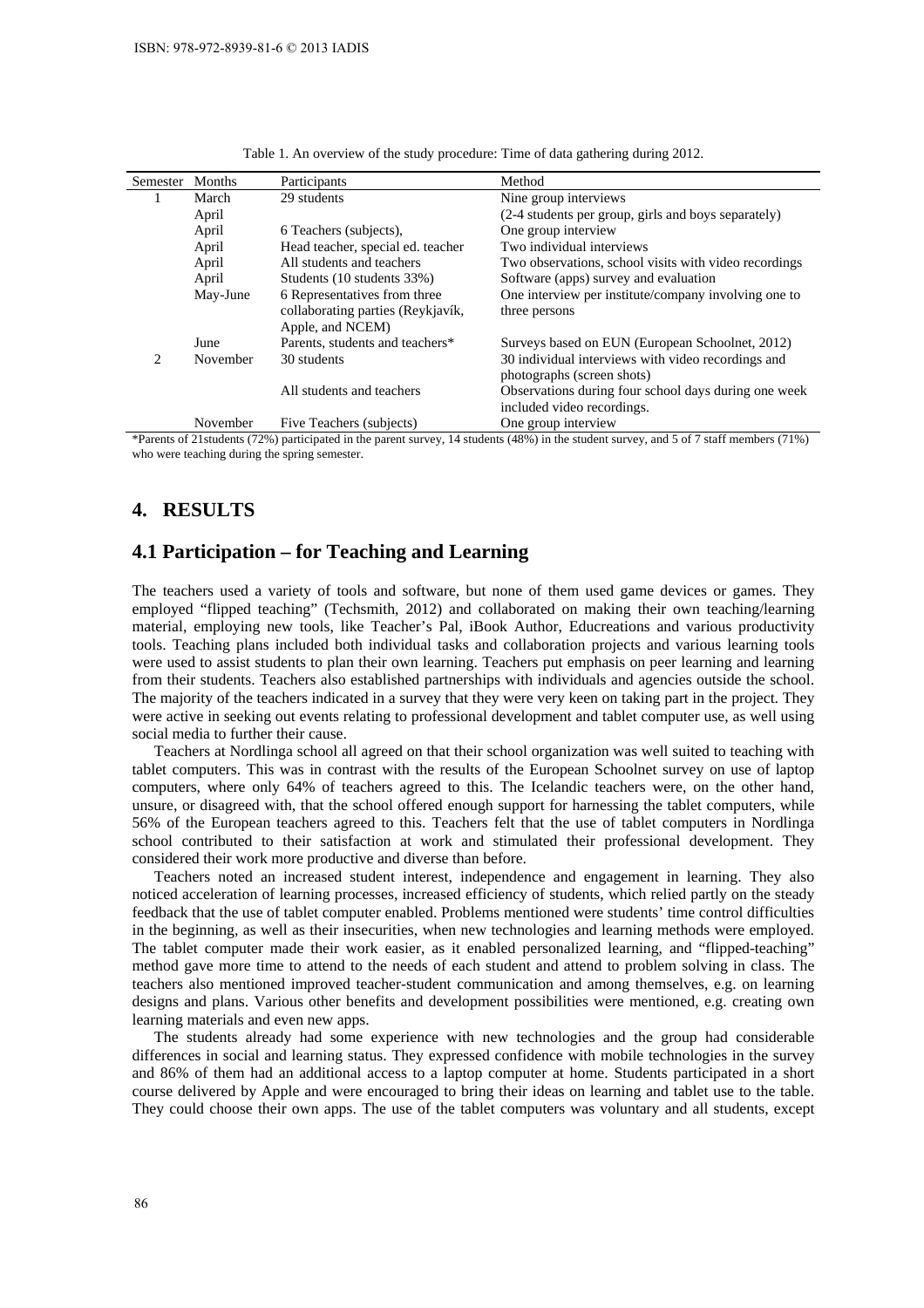one, preferred to use them. They received one lesson each week on mobile technologies, where a teacher also introduced new apps. The ownership of the computer was transferred to the students and all except one computer were in good order, by the end of term. A contract was made with parents on home use. Interviews with students indicated an increase in self-directed learning and an active participation in choosing their own learning content and tools. Home use appeared to decrease the need for playing games at school and using social media websites during school hours, but provided opportunities for home study. Students indicated in interviews that it was relatively easy to get support from peers and teachers on issues of use of the tablet computers and learning.

The AppStore and Open Source depositories offered a great variety of learning content, learning software, games and tools. A third of students participated in a survey on apps they used (43 apps recorded in march/April) and this was mirrored against learning material on offer from NCLM, school schedule and national reference timetable (Ministry of education science and culture, 2012). It revealed shortages of learning content in the Icelandic language, specifically, in some disciplines, such as the arts and vocational studies, and an increase in the availability and use of lesson/learning planning tools and productivity tools. The evaluation, using the Walker-Schrock rubric showed relatively high scores for curriculum connection/relevance, user friendliness and student motivation, but lower on other features.

Students resolved their tasks, not so much with texts and images, as before, but increasingly, with various media tools and expressive interpretation. The students were asked about which learning environments and tools they used. The results are shown in Figure 1. The answers indicate that the students use learning software of choice nearly as often as they use digital textbooks, and an array of tools, games and other digital resources. It is also noticeable that their use of communication tools, games, social media websites and collaboration tools is on a similar level, both in and out of school.



Figure 1. Students' use of tools and learning environments, in and out of school.

Schoolwork was taking preference, but interest areas, planning own learning and sports were also high on the agenda. Students were also asked in the survey if they used the tablet computer to learn about something that did not relate to schoolwork. Around 50% indicated that they sought information on their interests, 42,9% said they tried to develop skills that related to their leisure interests and a third indicated an interest in current affairs, looking for in-depth information on school tasks or on subject not taught at school.

Students were also asked about the impact tablet computer use had on certain issues relating to schoolwork. The results can be seen in Figure 2. These responses indicate that students seem to enjoy schoolwork more than before and that individualized learning is taking hold. It also seems to have positive effects on various aspects of learning and engagement.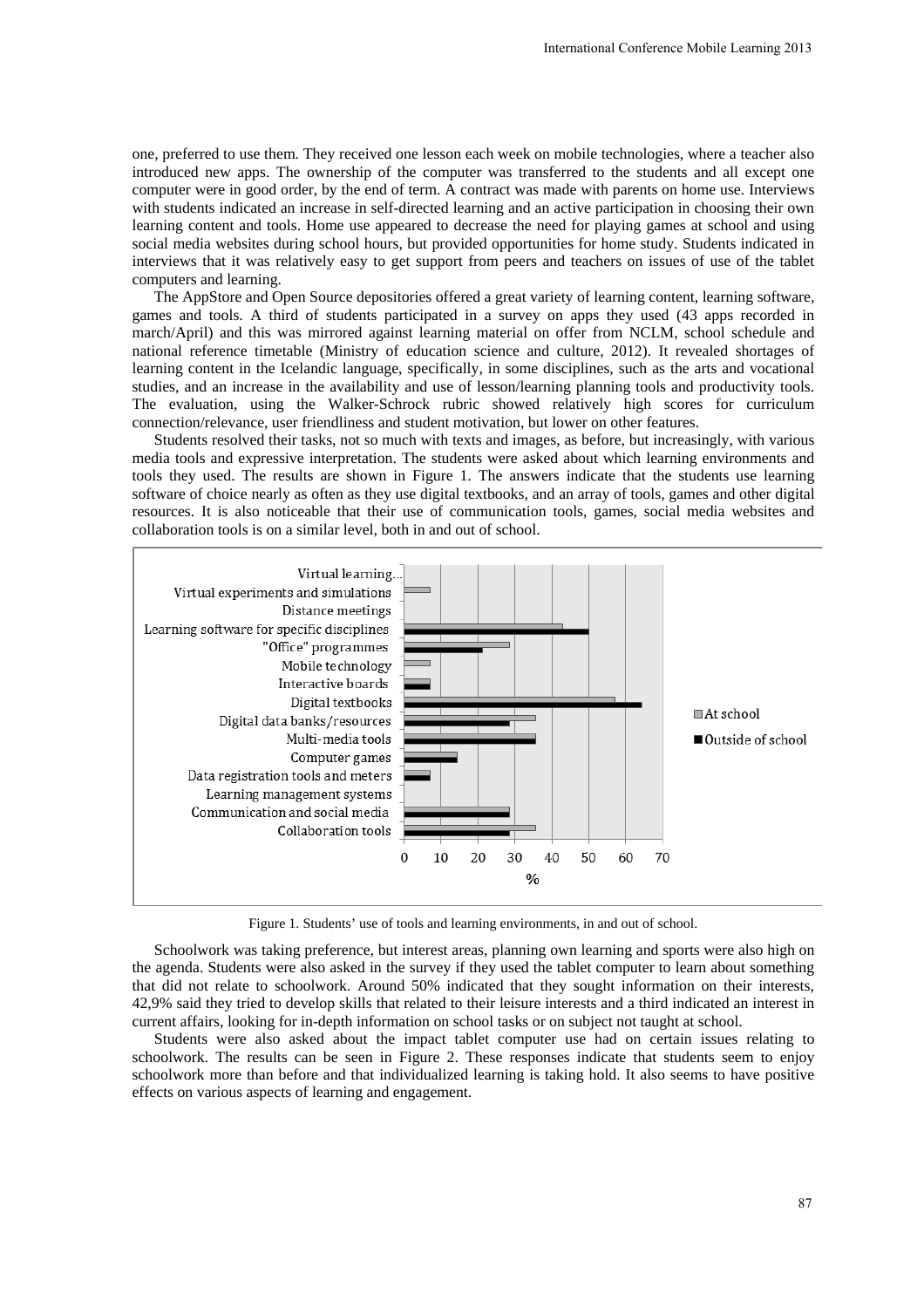

Figure 2. Student's opinion on the effect of using tablet computers

Parents were positive towards the school applying 1:1 pedagogy and 71% thought that the school should continue to invest in new technologies. They took interest in their children's computer activities and 43% of students said that they discussed the use of the tablet computer with their parents at least once a week, 14% almost every day, 14% rarely or never (21%). Relatively many in the student group said that they had helped adults in their family to use the tablet computers (64%). Around 38% of parents indicated that they would like more information on the use of the tablet computers with their children, or on technical matters or support from the school (14%). 92% of parents acknowledged that their children were more proficient in using digital technologies, could learn at their own speed (90%) and that their children's' interest and participation in learning had increased (90%). Neither parents nor their children reported many negative issues relating to the use of tablet computers, but some parents worried about ergonomic issues and a few students said that hand-writing was difficult and complained about eye-pain.

Partners took on their own supportive tasks, either on school/teachers' demand or encouraged by the collaboration that was formally established with a contract and followed up during the project phases with meetings. The level of involvement differed somewhat; Apple and NCLM paid regular visits to the school, sharing their expertise, support services and learning materials; the City's school division and IT centre's assistance and communication was crucial in the beginning of the project, but seemed to vane later and some of their support offered became redundant. Opportunities for extended collaboration arose, such as on development of content and learning materials with NCLM, but new incentives also surfaced to look for partners, for cooperation on assessment and various learning tasks. NCLM appeared willing to learn from teachers, to learn about their needs and to collaborate on learning materials, teacher guides and learning tasks. According to NCLM representatives most schools currently do not call for digital materials, but they estimated that increased use of tablet computers might call for "interactive digital material – as it was the future".

## **4.2 School Vision, Curricula and Policymaking**

Nordlinga school (Norðlingaskóli, 2012b) puts great emphasis on the school taking advantage of its natural and cultural environment, and that education and welfare of students is a shared task of the home and school, that builds its work on mutual trust, shared responsibilities and reciprocal information exchange. Its school curriculum (Norðlingaskóli, 2012a) emphasizes meeting individual students needs, but also developing social competences, collaboration and team work at school. The school runs a progressive educational policy, wants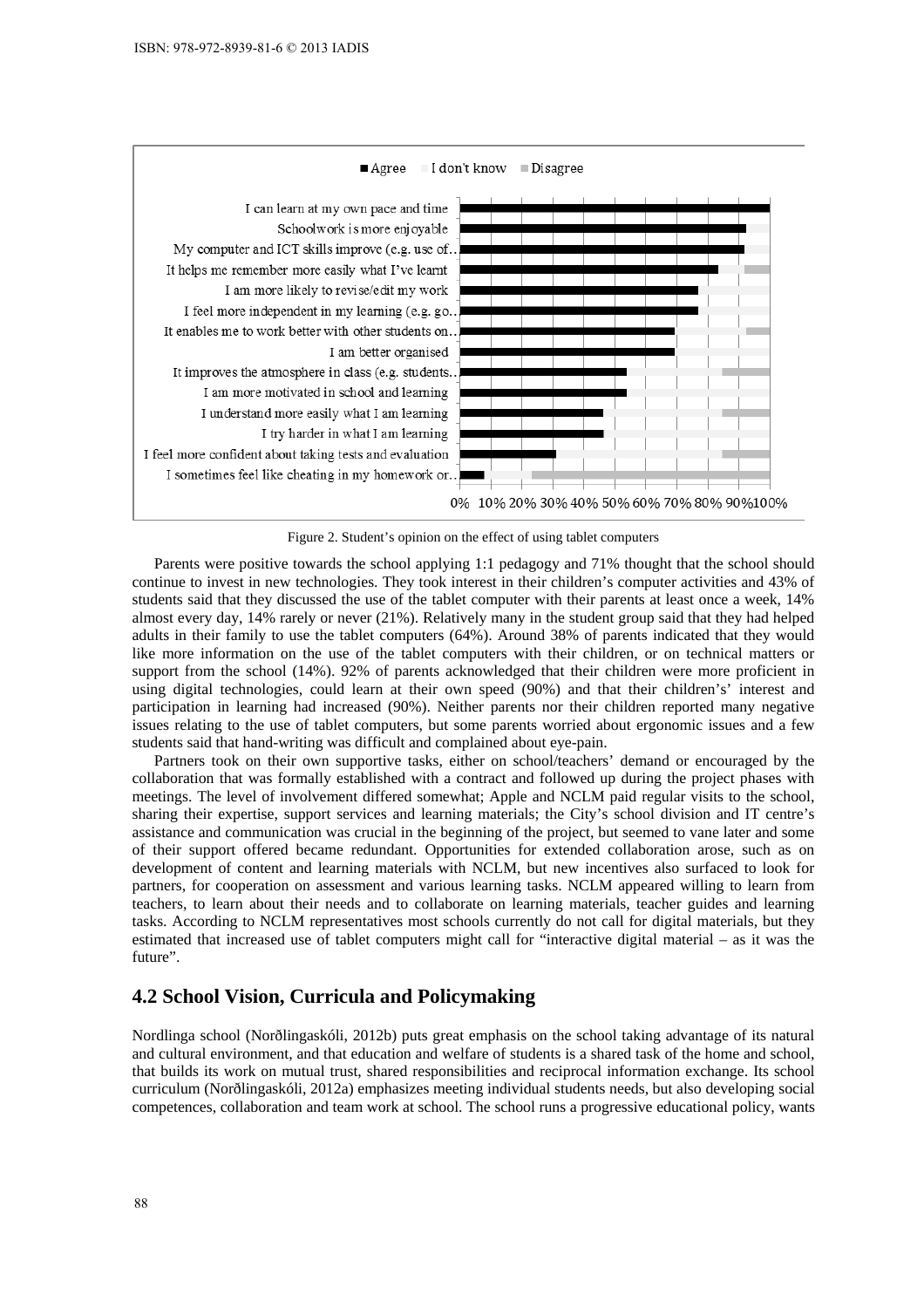to create an encouraging work environment for staff and students alike, and to offer teachers opportunities for continued professional development. The school also emphasizes teaching art and vocational disciplines.

A comparison with Reykjavík city school development plan (Reykjavíkurborg, 2010), and the new main curriculum from the Ministry of Education (Ministry of education science and culture, 2012), revealed that the project's objectives were in good keeping with school vision and curriculum. The national curriculum rests on the following main pillars: literacy, sustainability, health, and welfare, democracy and human rights, equality and creativity. It also advocates distributive responsibilities for schools and teachers, a call to which teachers at Nordlinga school have responded. The research revealed differences between the school vision/national curriculum and objectives of the Reykjavík city's IT center. The national curriculum emphasizes that "school work "needs to be in constant flux" and that "changing circumstances and technical innovation demands changes". It stresses that "cooperation and collaboration are a "key issue in successful school development" and advocates reversal, from centralized governance to distributive responsibilities. Reykjavik city's IT centre, on the contrary, has objectives to go from distributive management to centralizing and uniformity, with the aim to handle complexity and volume and to secure efficiency (Hjörtur Grétarson, 2011). These objectives seem irreconcilable with those of the school and the main curriculum. Interview response indicated potential changes in the IT centre policy, as tablet computers were increasingly used by different professionals in the city services, although economic conditions are hampering renewal of computers in the school system. International Conference Mobile Learning 2013<br>
alike, and to offer teachers opportunities for<br>
Recyligar/Kurborg, 2010), and the new main<br>
Reyligar/Kurborg, 2010), and the new main<br>
science and cultrule, 2012), revealed th

# **5. CONCLUSION**

The Nordlinga school's initiative to introducing tablet computers and 1:1 pedagogy can be seen as an attempt to create a learning ecology, where both teachers and students are learning to tackle new devices and learning tools, and where new ways of organization, learning strategies, methods and content are forming for the benefit of education. A strong vision and willingness to collaborate has enabled the teachers and the headmaster to build a framework for supporting progressive school development, to introduce 1:1 pedagogy, as well as a collaborative learning scenarios for students and teachers. Furthermore, it has influenced establishment of interagency working with parents and partners, on the periphery of the school setting. Although the school vision is not entirely compatible with some of the partners, collaboration and an ongoing dialogue has been established to drive the development. Challenges can be observed in keeping a fruitful dialogue and interagency working going, and providing results. Shortage of resources and development of technical infrastructure for the tablet computers could test the collaborative effort. Expansion of the project to include more students and other teachers/peer collaborators, could bring challenging tasks. Developing teaching methods and learning aids for students with special needs is an additional challenge.The largest gain can be seen to be the increased engagement and enthusiasm in students' learning. Several testimonies to this can be noted, such as:

- increased satisfaction, interest and independence of students in learning
- development of individualized learning strategies
- development of informal and non-formal learning, out-of-school activities
- developing networking, communication and collaboration competences
- aquisition of technical competences, multi-media techniques and increased media-awareness
- students' broad choice of software for learning, tools and games

Various opportunities can be observed at this point in the project. One has emerged for developing the partner collaboration further, especially in the field of content and learning tools. Others are less obvious or developed, such as collaboration with software developers, in the field of edutainment and learning assessment. Learning opportunities also exist for using iPads in outdoor teaching and learning, for gathering digital data in fieldwork.

Further research interests surfaced during the course of the project. The most important are self-directed learning of students and teachers and their agency. So are the mechanisms and potential of interagency working for expansions of learning environments and the interplay between developing pedagogy and students progress/results. The results have been positive sofar, but it would be desireable to study long term effects, for example to examine if a potential novelty effect will wear off with time.